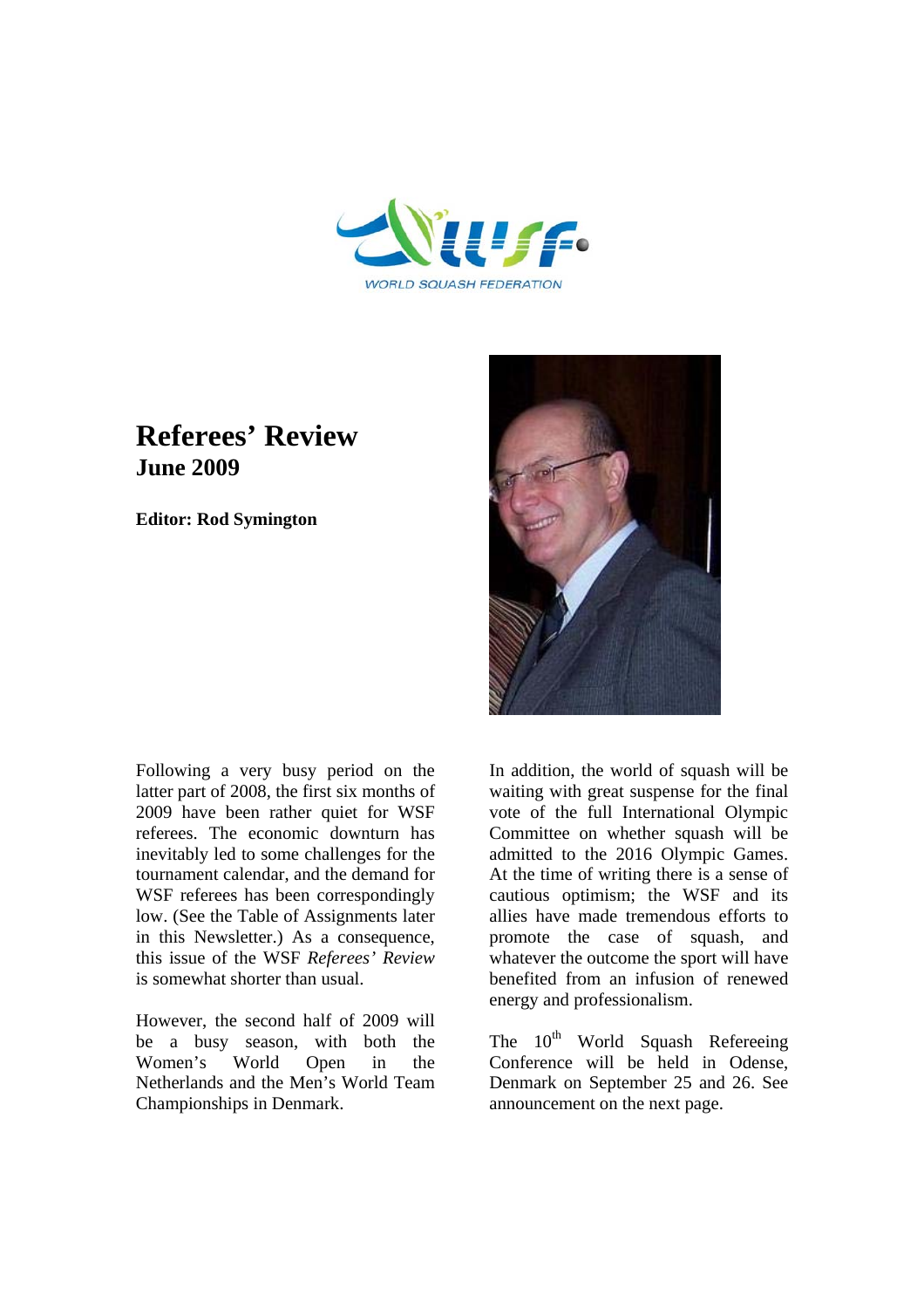# **10th World Squash Refereeing Conference**

# **"TOWARDS POSITIVE REFEREEING: THE WAY FORWARD"**

## **25th and 26th September, 2009 First Hotel Grand, Odense, Denmark**

| Friday, 25 September. Session One: Calling the Shots - Correctly! |                               |                                                 |                      |                  |  |  |  |  |  |
|-------------------------------------------------------------------|-------------------------------|-------------------------------------------------|----------------------|------------------|--|--|--|--|--|
| 8.45<br>Registration                                              |                               |                                                 |                      |                  |  |  |  |  |  |
| 9.00                                                              | Introduction                  |                                                 |                      |                  |  |  |  |  |  |
| 9.30                                                              | The Challenges in             | Identifying the Issues and                      | Rod Symington        | PowerPoint       |  |  |  |  |  |
|                                                                   | Refereeing                    | Moving Forward                                  |                      | Presentation and |  |  |  |  |  |
|                                                                   |                               |                                                 |                      | Discussion       |  |  |  |  |  |
| 10.00                                                             | Front Court Interference      | Theory and Practice                             | Ian Allanach         | PowerPoint/Video |  |  |  |  |  |
|                                                                   |                               |                                                 | Rod Symington        | presentation     |  |  |  |  |  |
| 10.45                                                             | <b>Break</b>                  |                                                 |                      |                  |  |  |  |  |  |
| 11.00                                                             | Deep Court Interference       | Theory and Practice                             | Ian Allanach         | PowerPoint/Video |  |  |  |  |  |
|                                                                   |                               |                                                 | Rod Symington        | presentation     |  |  |  |  |  |
| 11.45                                                             | A Referee's Phrasebook        | What To Say and When                            | Ian Allanach         | PowerPoint       |  |  |  |  |  |
|                                                                   |                               |                                                 |                      | presentation     |  |  |  |  |  |
| 12.15                                                             | Lunch                         |                                                 |                      |                  |  |  |  |  |  |
| 1.15                                                              | Mid-Court Interference        | Theory and Practice                             | Ian Allanach         | PowerPoint/Video |  |  |  |  |  |
|                                                                   |                               |                                                 | Rod Symington        | presentation     |  |  |  |  |  |
| 2.00                                                              | <b>Blocking and Physical</b>  |                                                 | Rod Symington        | PowerPoint/Video |  |  |  |  |  |
|                                                                   | Tactics                       |                                                 |                      | presentation     |  |  |  |  |  |
| 2.45                                                              |                               | <b>Break</b>                                    |                      |                  |  |  |  |  |  |
| 3.15                                                              | Some Difficult Problems       | How to Solve Them                               | Rod Symington        | PowerPoint/Video |  |  |  |  |  |
|                                                                   |                               |                                                 |                      | Presentation     |  |  |  |  |  |
| 4.00                                                              | Forum                         | Questions From the Floor                        | IA, RS, GW           |                  |  |  |  |  |  |
| 4.30                                                              |                               | Finish                                          |                      |                  |  |  |  |  |  |
|                                                                   |                               |                                                 |                      |                  |  |  |  |  |  |
|                                                                   | Saturday, 26 <sup>th</sup>    | <b>September. Session Two: The Way Forward</b>  |                      |                  |  |  |  |  |  |
| 9.00                                                              | The Way Forward               | Refereeing in a Perfect                         | Rod Symington        | PowerPoint       |  |  |  |  |  |
|                                                                   |                               | World                                           |                      | presentation     |  |  |  |  |  |
| 9.30                                                              | The Three-Referee             | <b>Current Practice and</b>                     | <b>Graham Waters</b> | PowerPoint and   |  |  |  |  |  |
|                                                                   | System                        | <b>Outstanding Issues</b>                       |                      | discussion       |  |  |  |  |  |
| 10.15                                                             | <b>Break</b>                  |                                                 |                      |                  |  |  |  |  |  |
| 10.30                                                             | Injuries and Bleeding         | How To Get It Right Every                       | Rod Symington        | PowerPoint       |  |  |  |  |  |
|                                                                   |                               | Time                                            |                      | presentation     |  |  |  |  |  |
| 11.15                                                             | <b>Conduct on Court</b>       | A Challenge for all                             | Ian Allanach         | PowerPoint/Video |  |  |  |  |  |
|                                                                   |                               | Referees                                        |                      | presentation     |  |  |  |  |  |
| 12.00                                                             |                               | Lunch                                           |                      |                  |  |  |  |  |  |
| 1.15                                                              | Pressures of a Team           | Preparation and Practice                        | Ian Allanach         | PowerPoint       |  |  |  |  |  |
|                                                                   | Event                         |                                                 |                      | presentation     |  |  |  |  |  |
| 2.00                                                              | The Assessment Process        | How To Benefit                                  | Rod Symington        | PowerPoint       |  |  |  |  |  |
|                                                                   |                               |                                                 |                      | presentation     |  |  |  |  |  |
| 2.45                                                              |                               | <b>Break</b>                                    |                      |                  |  |  |  |  |  |
| 3.00                                                              | <b>Relations with Players</b> | The Way Forward                                 | <b>TBA</b>           | Discussion       |  |  |  |  |  |
| 3.45                                                              |                               | Questions from the floor<br>Forum<br>IA, RS, GW |                      |                  |  |  |  |  |  |
| 4.15                                                              | Finish                        |                                                 |                      |                  |  |  |  |  |  |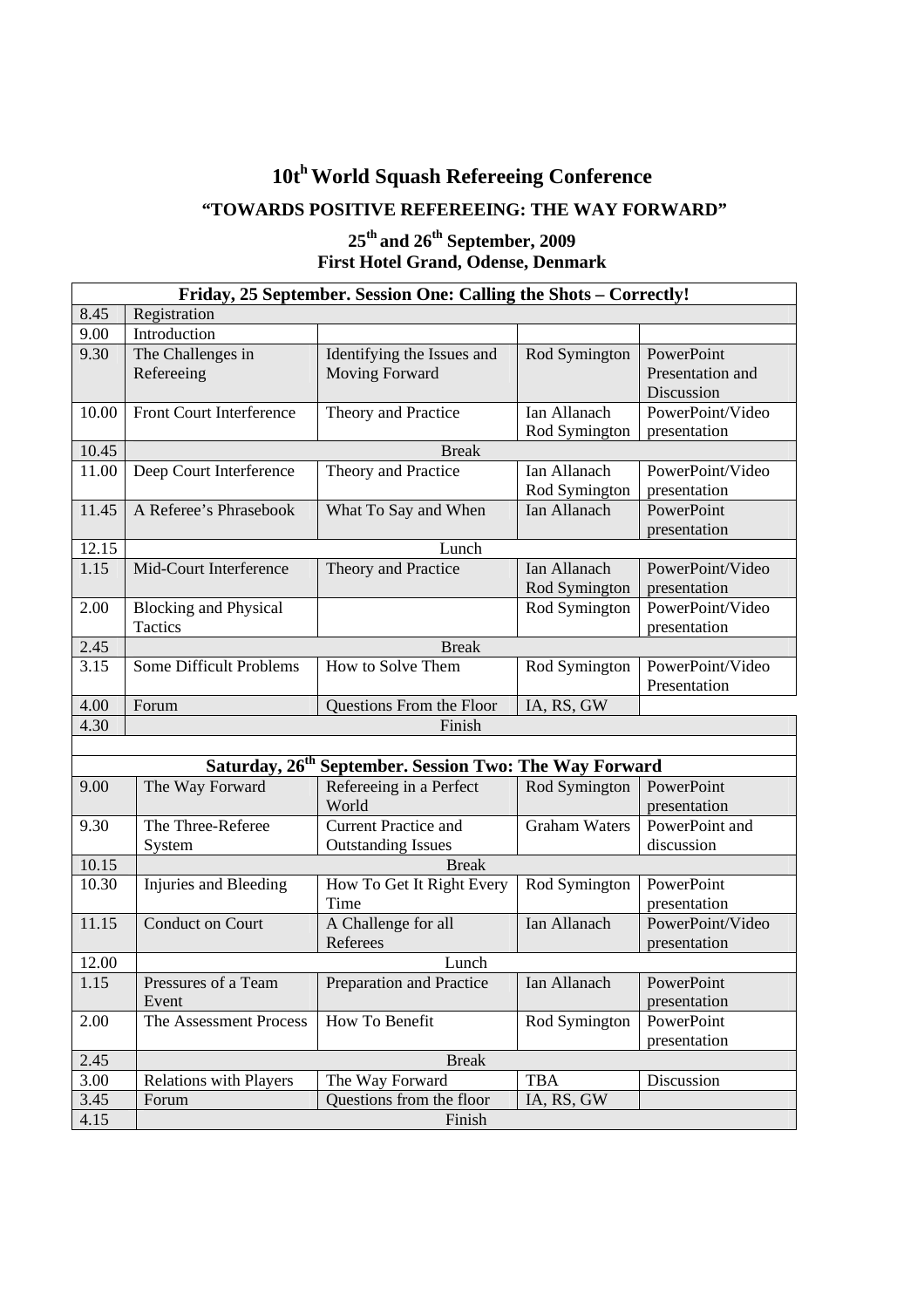# **Hong Kong Open 2008**

#### **by Harvey Bowlt**

#### **[This article was omitted by accident from a previous edition of the**  *Referees' Review***.]**

The Hong Kong Open was held from Monday 17 November to Sunday 23 November 2008. The qualifying rounds in both the men's and women's tournaments were held on 17 and 18 November and the draw proper started on Wednesday 19 November.

The WSF referees allocated to the tournament were world referees Chris Sinclair and Roy Gingell and international referees Yogendra Singh, Fayyaz Mohammad, Harvey Bowlt and Fahim Gul. Fahim Gul was unable to make the tournament at the last minute and accordingly there were only 5 WSF appointed referees.

Other referees sent by their national bodies were Miyuki Adachi (Japan), Kim Jae Ohan and Woo Chang Wook (South Korea), Yang Yuan Fang (Taipei) and Andy Karuppiah and Aaron Soyza (Malaysia). A number of local referees assisted with refereeing duties, as the three referee system was used in both the qualifying rounds and the main draw for the men's tournament and from the quarter finals onwards in the women's tournament.

#### **The Three Referee System**

Although the system has been used at many tournaments throughout the world it was a novelty to me, as it was the first time I had used the system.

A general observation is that it seems to have been favourably accepted by the players, who consider it a fairer system, and there was minimal dissent throughout the week.

Due to the fact that there were only 5 WSF referees present we were initially under the impression that we would be worked off our feet. However, the tournament referee, Anthony So, made significant use of the other visiting referees and some of the local referees/players to assist with refereeing duties and ultimately the WSF referees were, if anything, underutilised during the tournament.

Where possible, at least 2 WSF referees were used in the more difficult matches, but in many matches a WSF referee was the central referee and was assisted by one of the other national referees and/or a local referee. On occasion this resulted in some interesting situations where the central referee was either overruled by the two less qualified referees or there were three different decisions. Although WSF referees obviously make mistakes. the two examples of overruling that I saw in matches where I was not involved were clearly incorrect decisions.

I think the lesson to be learnt is that although there were very few problems throughout the tournament because of the three referee system, it is preferable for at least two WSF referees to be allocated to each match where at all possible, particularly when it gets to the later rounds of the tournament.

As regards refinements to the system, where dissent is shown it is generally addressed to the central referee and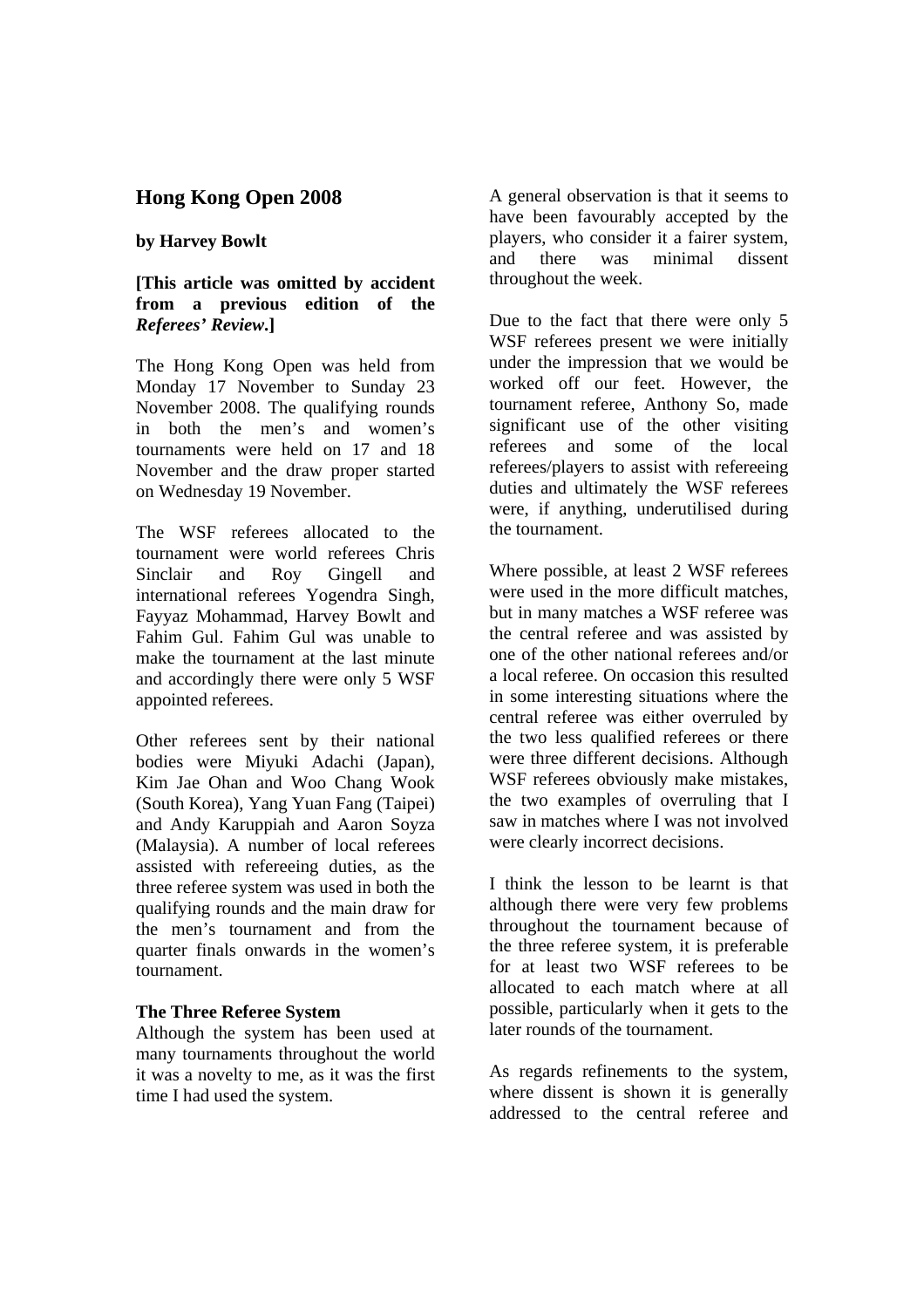ultimately an electronic system needs to be developed where all three referees give their decision anonymously and only the consensus decision is displayed to the players. This should not be an issue with modern technology.

#### **Accommodation**

The referees were accommodated at the Rosedale on the Park Hotel in Causeway Bay, which was strategically placed for transport and other facilities. Although the rooms were small they were very comfortable and the other hotel facilities were good. The players were accommodated at one of the local Marriott Hotels, which I believe was more upmarket. I understand that WSF have decided that in future referees must be accommodated in a hotel that is the same standard as that used by the players. However, I had no complaints about the ref's hotel accommodation.

#### **Venues**

The initial rounds were held at the Hong Kong Squash Centre and the semi finals and finals were held at an open court in Tsim Sha Tsui on the Kowloon side of

 Hong Kong. Fortunately the weather for the semis and final was good and the court was at a different angle to its position a couple of years ago, when I had the interesting experience of a ball going out of court over my head and into the sea! It was positioned so that the skyline and light show on the Hong Kong island skyline were displayed behind the front wall and it must be one of the more spectacular venues for a squash tournament in the world.

#### **The Tournament in General**

I was interested to hear that this is the  $23<sup>rd</sup>$  year that Cathay Pacific has sponsored the tournament and Hong Kong Squash is fortunate to have such a good sponsor.

As usual the organisation of the tournament was good and my thanks to Tony Choi and his organising committee for their hospitality and the excellent lunch during the week. Thanks also to Fayyaz from Hong Kong who arranged an informal dinner on the last evening at the United Services Recreation Club in Kowloon, which was hosted by the club president, Ross Parker.

# **9th World Squash Coaching and Development Conference Hong Kong, May 2009**

#### **Chris Sinclair WSF World Referee**

I was asked to present two one-hour sessions at this Conference. My topics were:

- 1. Singles Rules What's Next, and Doubles Rules – 2008 Changes to Interference and Scoring
- *2.* Squash Australia's Video Rules Presentations, and Refereeing – Its Place Within Squash

Of course it was innovative for Hong Kong to include refereeing topics at a Coaching Conference and it was a great opportunity to spread the word about refereeing generally – different ways of presenting rules information to players and for training referees; WSF's CBTA programme; problems facing refereeing; and of course Rules updates (which I kept very brief).

After speaking about the topics, I handed out a survey on certain aspects of the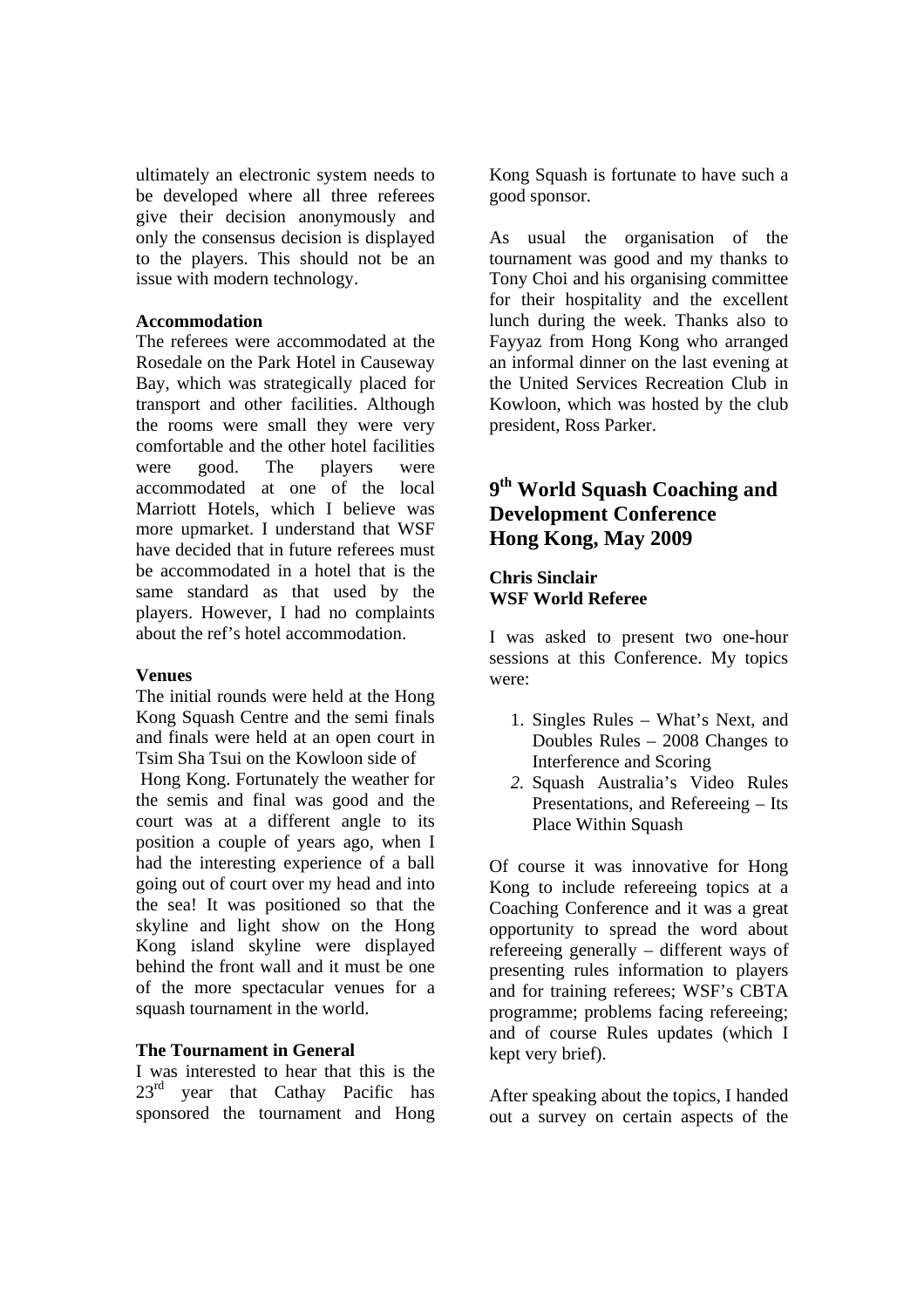Rules including Turning, Excessive Swing, Minimal Interference, Injury and Blood situations, as well as the 3- Referee System, and I will pass those results onto the WSF Rules Committee.

#### Other presenters were:

Gerard DeCourcy (Vice President WSF); Tony Choi (National Coach HK Squash); Anthony Ricketts (National Coach Squash New Zealand); David Pearson (UK National Coach); Stafford Murray (Head of Analysis EIS); Aidan Harrison (Head Squash Professional USA); Sarah Fitz-Gerald (5 times World Champion); and various personnel from the Hong Kong Sports Institute.

#### The topics covered included:

Olympic Update; Junior Development in HK; Footwork; Becoming a Professional Squash Player; Sports Science in the England Squash Elite Programme; England Squash Coaching Philosophies; Adapt to Style; Squash Skills Program; Coaching Techniques and Tactics; Antidoping – What, Why and How; Marketing of Squash; Integration of Chinese and Western Medicine in Elite Squash Players.

There were representatives from 21 countries present – a great response. There was a Forum where some coaches reported what was happening in their countries – e.g. Qatar, Malaysia, Sweden and Canada.

This 3-day Conference was held at two venues – the Conference room of the Hotel and the Kowloon Squash and Table Tennis Centre. Facilities were excellent at both places and all arrangements were perfect. Meals and social events were happy occasions and well organised.

On World Squash Day Mr Timothy Fok Tsun-ting (President of the Olympic Committee of Hong Kong) was invited to lunch and to address the gathering. His son is a keen squash player in Hong Kong.

I had some spare time for shopping the day I left, and having arrived in Hong Kong with 16 kgs of luggage, I left with 26 kgs. Well, Tony did ask us to contribute to Hong Kong's economy!

I believe smaller countries are desperate for information and material for them to be able to teach their players the rules, and to be able to fully instruct prospective referees. Therefore I hope this idea of refereeing and coaching mixing and contributing to each other's areas continues, and I applaud Hong Kong for this initiative.

#### **Honours for WSF Referees**

Two WSF Referees, one current and one former, have been honoured by the Asian Squash Federation:

Munir Shah (Singapore), IR and Director of Asian Referees for the past 25 years, has been elected to the Asian Squash Hall of Fame.

Major Maniam (Malaysia and India), former IR and Asian Squash Federation Director of Coaching, has also been elected to the Asian Squash Hall of Fame.

Our sincere congratulations to both of these colleagues on being appropriately recognised for their many years of service to squash.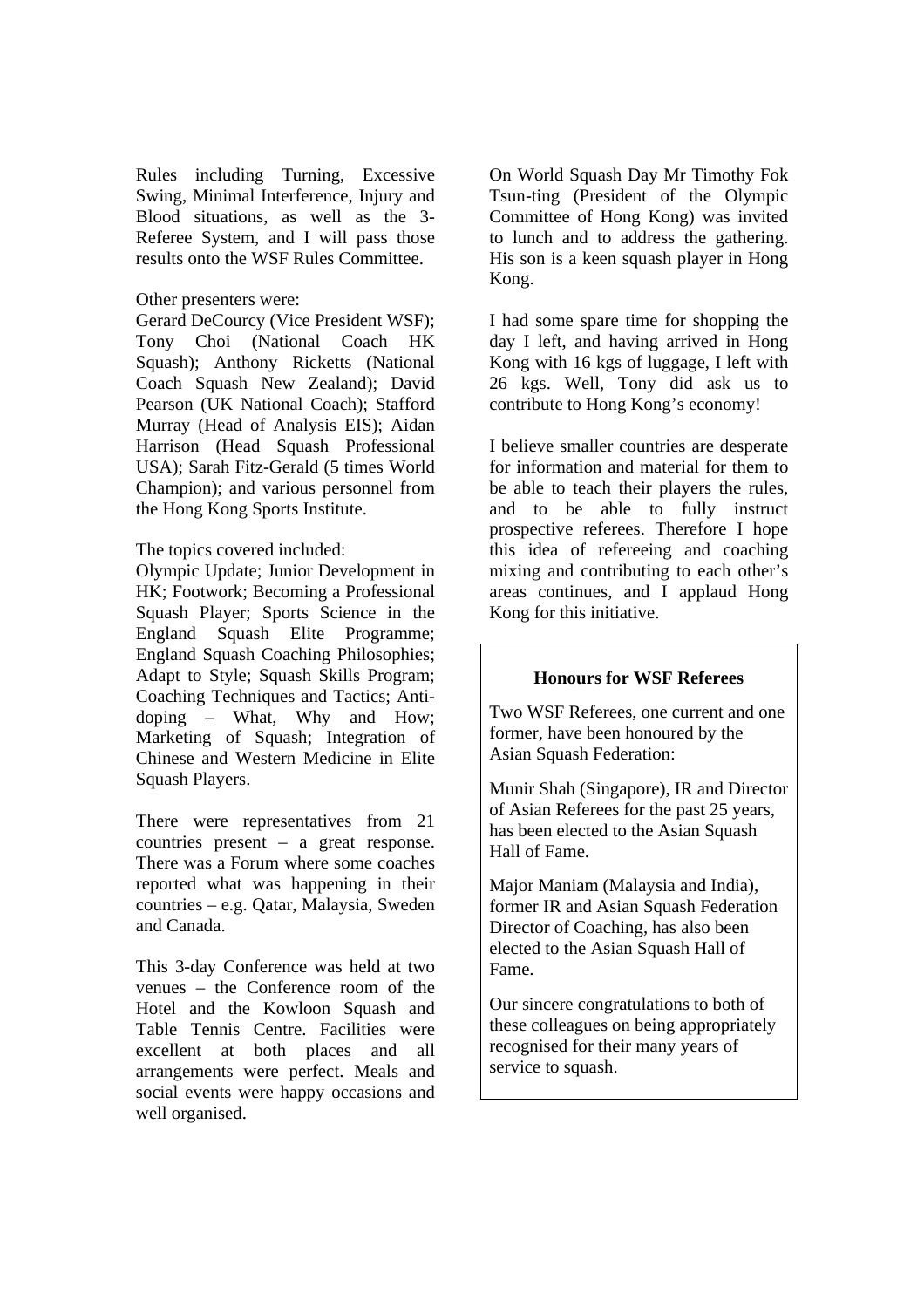# **Editorial**

(Note: The opinions expressed in this Editorial are the responsibility of the Editor and in no way reflect the official position of the World Squash Federation.)

#### **The Pursuit of Excellence**

In sports, as in life, progress is evident. All of human life evolves – and in sports the evolution can be seen in the improvements in equipment, training, and performance. Any player who stands still is left behind.

Refereeing is subject to a similar process: as the sport of squash evolves, so must refereeing. It took a long time (squash being a very conservative sport and people in general disliking change), but we have finally adopted a far superior referring system (Three Referees) that without doubt has been of enormous benefit to the sport. We still have to overcome the obstacle of the stubborn belief that there are not sufficient referees to use the Three-Referee System universally. Why do we never hear the same objection from the sport of tennis, where a minimum of *seven* officials are needed for a match? Here again, the thinking needs to change.

But the evolution of the *system* should not mislead us into thinking all is fine. Each of us involved in the sport of squash has an obligation to evolve *personally*: that is, to become better referees. No human being is perfect (only psychopaths think they are); thus each has the duty to engage in selfanalysis and self-development.

Despite the global economic crisis, professional squash will continue to expand and develop. And this means that the demands on squash referees will continue to increase: more professional tournaments, more prize money – and more pressure to perform at the highest level. Although squash referees are all amateurs, it is essential that they maintain at all times a professional attitude.

This professionalism requires an open and flexible mind: every day and every event can provide us with lessons from which we can draw useful conclusions. On the back page of the WSF Assessment Form there is a very important box: "Receptive to feedback". If an Assessor does not tick that box, the referee faces a significant handicap. But that box and that principle are not confined to squash matches and assessments: it is also a principle for life. Stubborn deafness and a refusal to be receptive to feedback are fatal to personal growth and professional development, and any referee who does not listen to feedback from any source is condemned to stagnate and move backwards.

A commitment to excellence is the primary duty of all referees, but especially of WSF Referees. As the top referees in their profession, they must set an example at all times by their conduct, their performance, and their devotion to the highest standards. But equally important, they must show the world that they mature enough to admit error and commit to improvement – and to listen to advice from any source.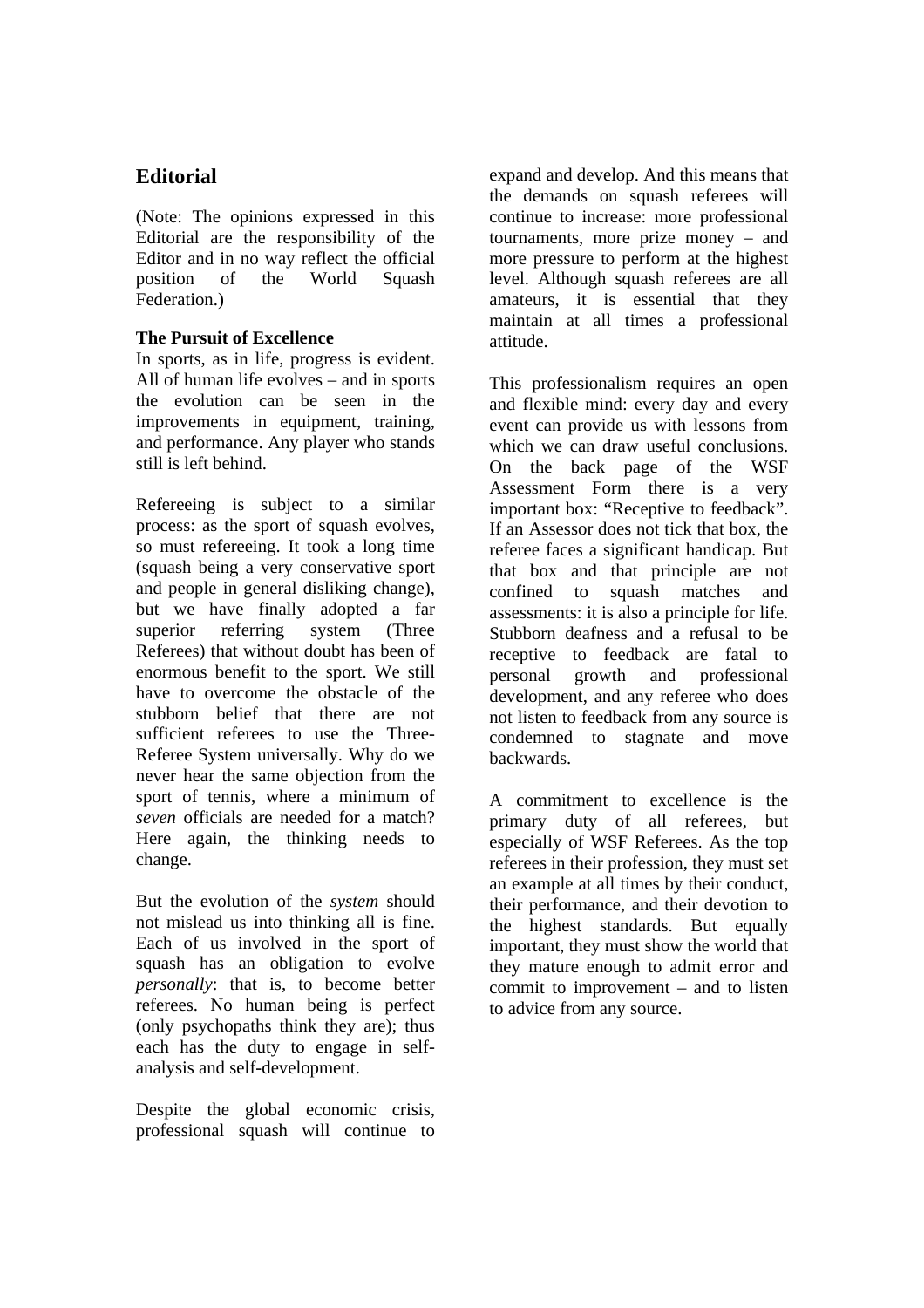## **From the Director ………**

# **Graham Waters**



Unfortunately, the world's economic climate has claimed a few victims on the squash scene with events cancelled in Mexico City (even before the swine flu scare) in January, Abu Dhabi in May, and Cairo (SKY Supersport), also in May. In fact, we had only two requests for WSF Referees for events in the first half of the calendar year – the Tournament of Champions in New York in January and the WISPA event in Seoul in June. We did, however, have the traditional requests for Assessors to attend the European Team Championships and the Canadian National Championships, both during the same week in late April/early May. It is troubling to note that major events such as the Super Series finals, Canary Wharf, and the Hurghada International chose not to request WSF Referees.

However, the second half of the year appears much brighter, with WSF Referees already assigned to the World Championship events - the World Games in July, the World Junior Individual and Junior Women's Team Championships in July/August, the Women's World Open in September, the Men's World Teams in September/October, and the Men's World Open in November. Still to come are the long running PSA Super Series events in Qatar, Hong Kong, and Saudi

Arabia, plus the British Open in Manchester and the World Masters in Sydney. There are also tw brand new Super Series events on the PSA calendar, one in Nigeria, and the other in India. There is also the possibility that the U.S. Open and the Canadian Classic might be revived during the September/October period. Pheewww – we might all be very busy come September.

As most of you know by now, the adoption of a new logo by the WSF means that WSF Referees and Assessors will be receiving new clothing – shirts and jumpers (sweaters, if you prefer), and a new crest for our blazers. For budgetary reasons, this has been planned for next fiscal year (which starts on July  $1<sup>st</sup>$ ) and will also coincide approximately with the new WR/IR appointments. That's when we should all expect our new uniforms!

The WSF will be holding a 2-day Referees' Conference in Odense, Denmark, on September  $25<sup>th</sup>$  and  $26<sup>th</sup>$ , 2009 – immediately before the beginning of the Men's World Team Championship. It will be led by Ian Allanach (Scotland) and Rod Symington (Canada), and they are currently busy finalising a program, which I am sure will be both informative and entertaining. More details will be forthcoming in the coming weeks.

The WSF has begun a project to document the competencies to be an effective Tournament Referee, and to develop a training program to educate interested candidates. The goal is to develop a list of approved "WSF Tournament Referees", available for assignment to World Championships and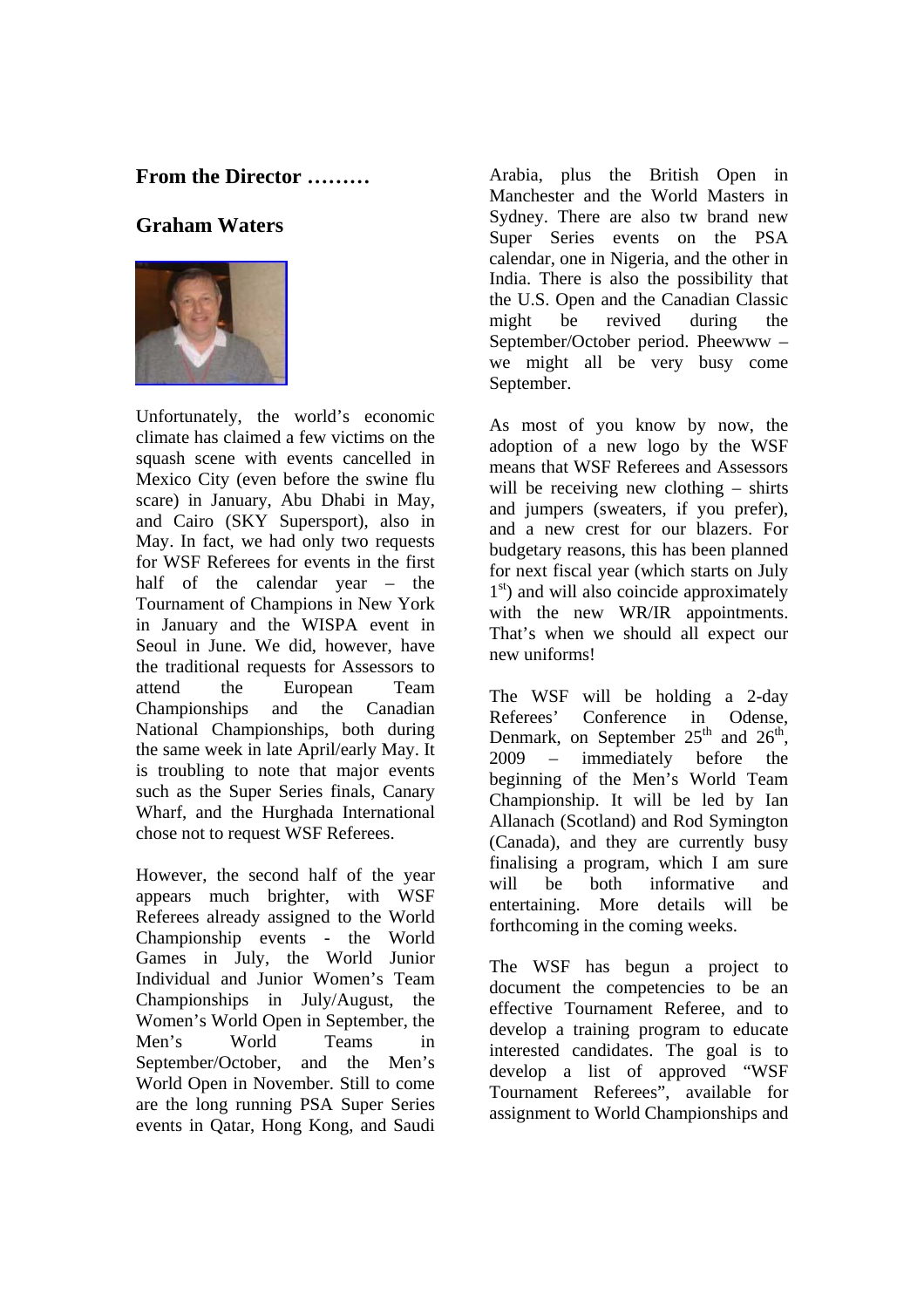tour events. The group working on this comprises Ian Cherington, Wendy Danzey, Chris Sinclair and Rod Symington, all of whom have served as Tournament Referees at World Championships and other major events like the British Open, the European Team Championships, and the Commonwealth Games.

With the official implementation date of PAR to 11 scoring, the rules on the WSF website have been updated in English, although the rules in the many other different languages need to be updated as well. They have been marked as reflecting only the previous (2001) rules, and will be updated as we find volunteers to do so.

The WSF Score Sheet has also been updated on the website and the example shows the newly adopted PAR to 11 scoring system. It has examples of the three most common methods of scoring, and also shows HiHo scoring, and doubles scoring. I would encourage everybody to promote the use of this sheet for all events (professional tour down to club events), as a way to standardise scoring methods worldwide.

As always, your comments and suggestions on any aspect of our programme are always welcome. I look forward to catching up with many of you during what is shaping up to be a very busy second half of 2009.

| <b>Month</b> | 2009                     | <b>Site</b>    | #              | <b>Referees Assigned</b>  |
|--------------|--------------------------|----------------|----------------|---------------------------|
| Jan 23-29    | Tournament of            | New York       | 2              | Massarella, Riley         |
|              | Champions                |                |                |                           |
| Feb 10-15    | <b>MX Squash Classic</b> | Mexico City    | $\overline{4}$ | Event postponed           |
| Apr 9-16     | Abu Dhabi Open           | Abu Dhabi, UAE | $\overline{4}$ | Event postponed/cancelled |
| Apr 28-May 2 | Canadian Nationals (A)   | Calgary        |                | Allanach                  |
| Apr 29-May 2 | European Team            | Malmo          | 2              | Flynn, Parker             |
|              | Championships (A)        |                |                |                           |
| May 11 - 16  | MX Squash Classic        | Mexico City    | $\overline{4}$ | Event postponed (again)   |
|              |                          |                |                | cancelled?                |
| June 1 - 7   | Seoul Open               | Seoul          |                | Fayyaz                    |

#### **Assignments in the First Half of 2009**

#### **Another Asian Odyssey:**

#### **Malaysia and China**

#### **by Rod Symington Senior Referee Assessor**

Being based in Asia for six months of the year or more, I have a good opportunity to help Asian referees

develop. In the past two years it has been a privilege to mentor referees from Malaysia and India, where there are several referees in both countries who are potential International Referees. It is also very gratifying that the two squash federations, the Malaysian and the Indian, have a commitment to improving refereeing and to supporting their referees who wish to gain international experience.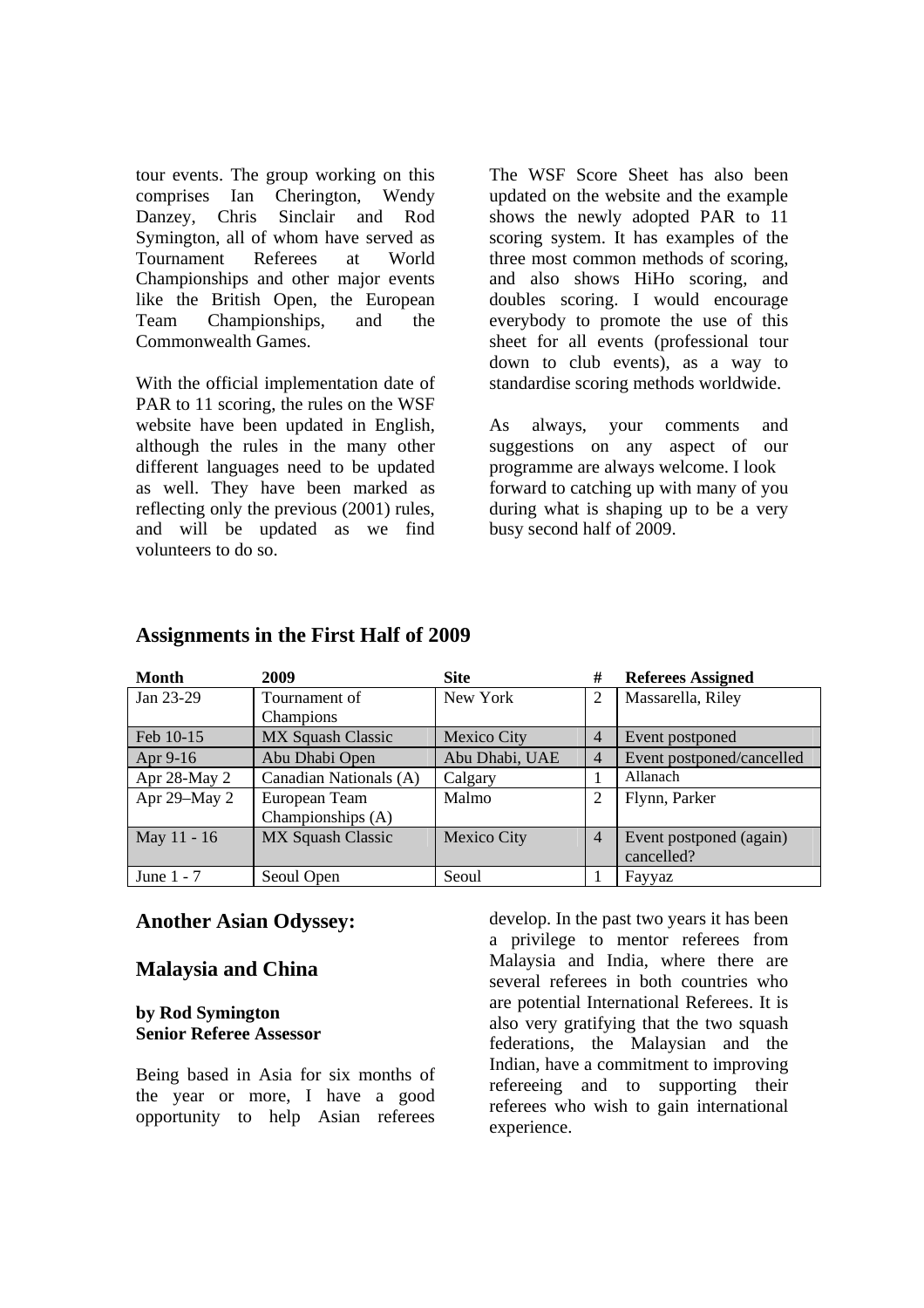There are two major tournaments a year in Kuala Lumpur – in March the KL Open and in July the Malaysian Open – and both attract the best players from both the PSA and WISPA tours. These events offer developing referees the chance to gain valuable experience and the opportunity to be mentored towards better performances.

In March 2009 I attended the KL Open and before it delivered an advanced refereeing clinic to approximately 35 referees. (The three referees from India who attended had flown overnight, so they were present in body, if not in mind…). The tournament organisation recognises that refereeing is important to the success of the event and has made considerable effort to develop local referees, both through clinics and through mentoring. Under the leadership of Tournament Referee Leslie Ponampalam the Malaysian referees have been gaining ground year by year, and they show a welcome enthusiasm to become better.

Two years ago the tournament organisers had the foresight and wisdom to agree to use the Three-Referee System, and the result was an immediate improvement in refereeing performance and player conduct – both which were of great benefit to the Tournament's image – especially since the event in March takes place in a shopping mall, with hundreds of people watching for free from the shopping galleries around the court.

This year's tournament was superbly organised again, under the leadership of Tournament Chairman Sivanesen Kanapathipillai, as the Malaysian tournaments have been for a long time.

After Qualifying and First Rounds at the Bukit Jalil squash facility, just outside the city, the event moved downtown to the Berjaya Times Square where the magnificent new glass court was erected.

The Men's event unfurled with no great surprises, Peter Barker beating Adrian Grant comfortably  $3 - 0$  in the final with an example of what he called "boring English squash".

On the women's side, however, there was a major upset when Natalie Grainger beat Nicol David in five magnificent games, to end Nicol's winning streak of 54 matches.

With the presence of Director of Asian Referees and IRs Munir Shah (Singapore), Yogi Singh (India), and Tahir Khanzada (Pakistan), plus three referees from India and the usual reliable group of Malaysian referees, the refereeing team was strong – with the result that the refereeing performance throughout was highly competent.

#### **China**

Chinese squash is still in its infancy. There is a very keen core group of players and referees, but what they urgently need is help with coaching and refereeing development. Since all sports in China are administered out of the Ministry of Sport, there is some financial and bureaucratic support, but the relative insignificance of squash is revealed by its location, along with golf, snooker, cricket, and bocce (!) in what until recently was called the Department of Small Balls.

The Chinese referees are more than ably led by Franco Amadei, who has had a remarkable career. Born in Italy, he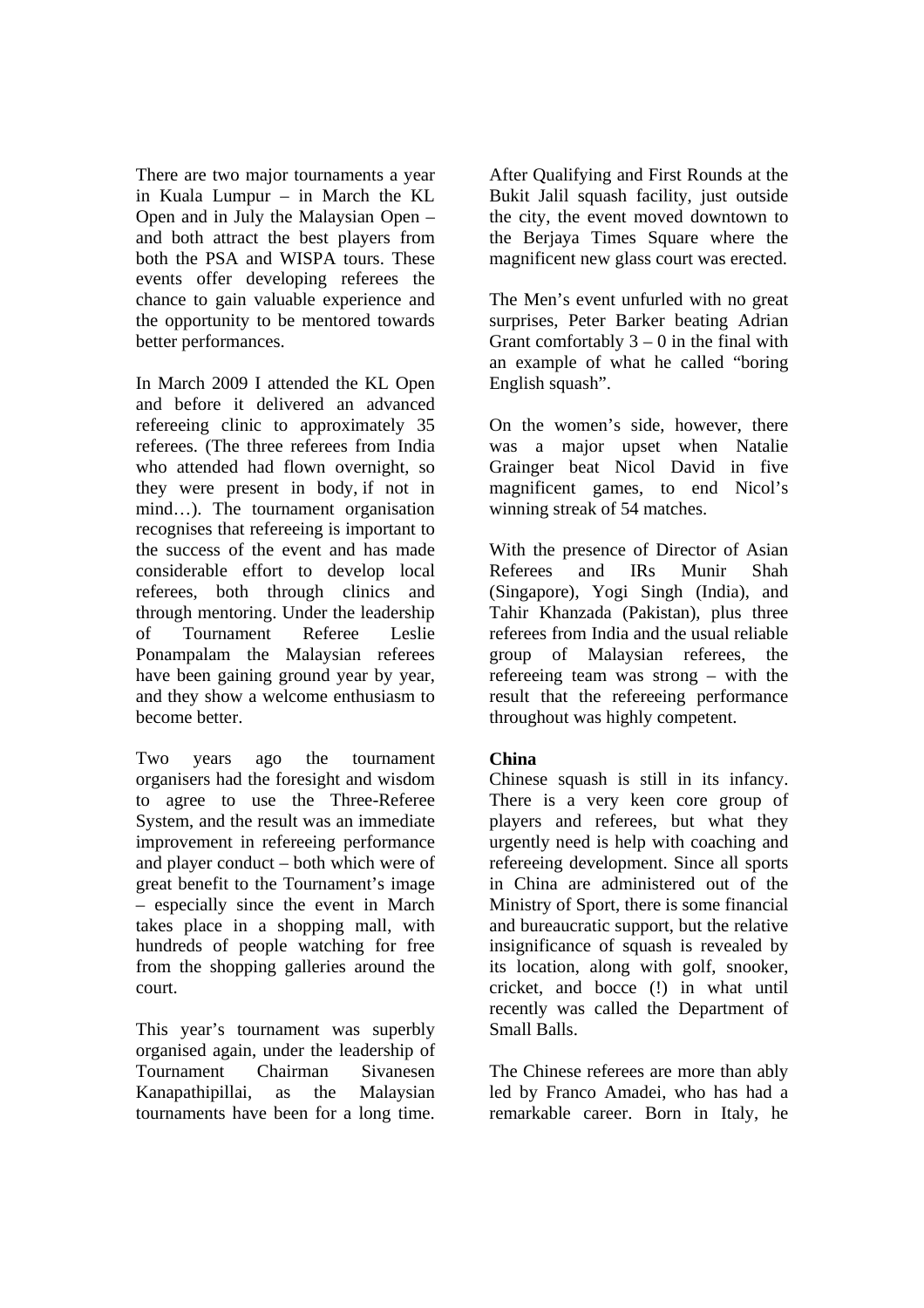began as a student of Chinese philology, but after marrying his lovely wife Luna and starting a family, he changed careers and became an adviser to Western companies wishing to navigate through the muddy waters of Chinese bureaucracy and laws. He is now the Chairman of Fiat China. Under Franco's leadership from Shanghai, Chinese referees are developing rapidly and competently.

I flew to Shanghai in the last week of April and stayed for five days with Franco and Luna (and their two sons) in their spectacular apartment overlooking busy tributary of the Yangtse River on which the main section of Shanghai lies.

After conducting a two-day Assessors' Seminar in Shanghai, I flew with Franco to Beijing for the main event. Over three days, ten of the top Chinese referees attended twenty-four hours(!) of advanced refereeing seminars. Is there anywhere else in the world where squash referees show such enthusiasm and devotion? I was extremely impressed by the attentiveness of the Chinese referees

and by their willingness to learn as much as possible. Their attitude was truly exemplary.

They are also good referees; all they lack – as is the case with many referees in the world – is more exposure to the top players. At the moment the only PSA Tournament in China is a one-star PSA event in Shanghai.

The Ministry of Sport was represented by Shirley Zhang who bravely attended most of the seminar sessions and proved to be an excellent host throughout my stay. Both Shanghai and Beijing are wonderful cities, and the people I met everywhere were all friendly and inquisitive. All in all, this was one of the greatest experiences of my squash career. My parting gift was a beautiful doll from the Beijing Opera in a glass case – which was a challenge to bring back to Canada in one piece. I was detained in Customs at Vancouver Airport for three hours…